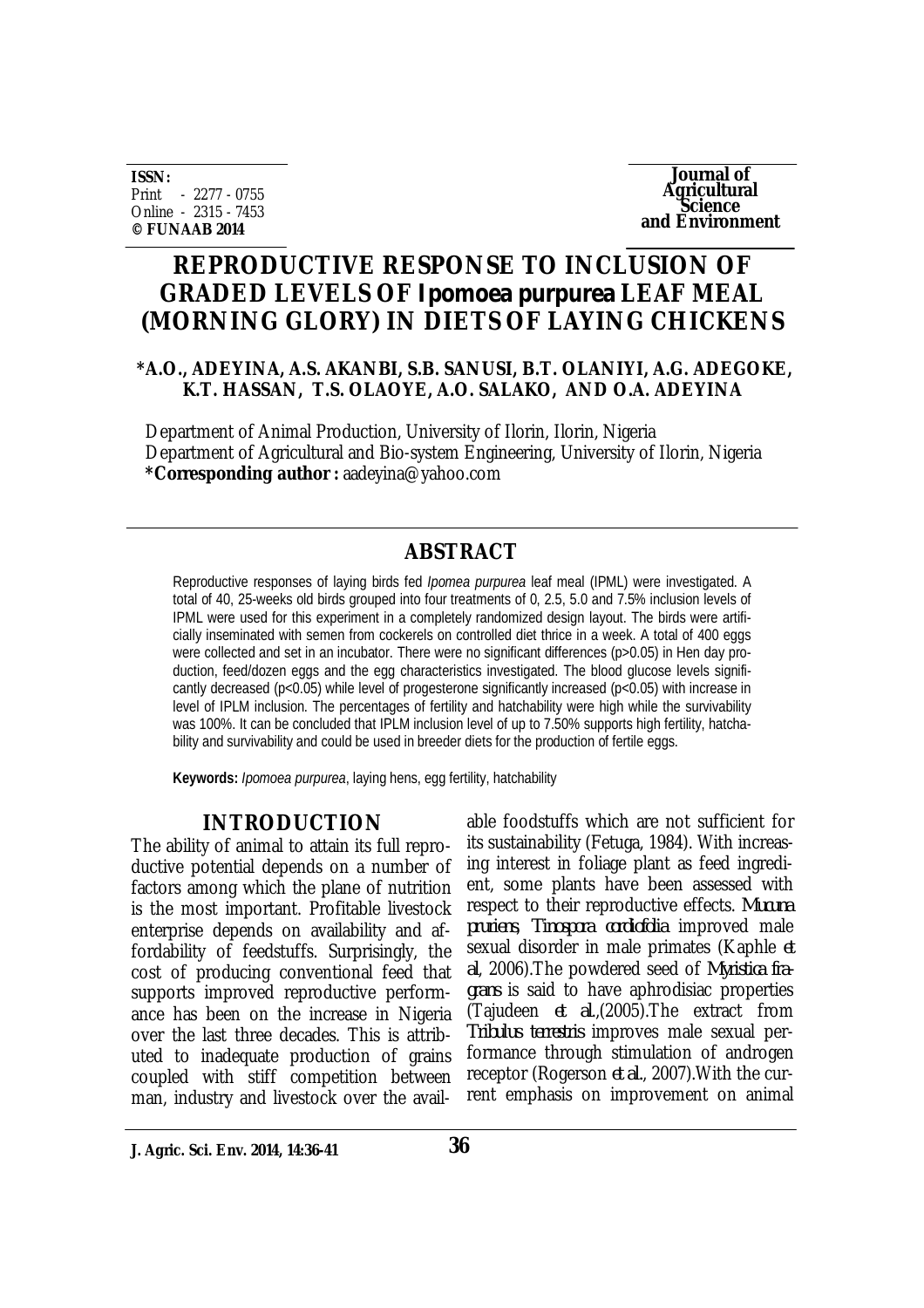A.O, ADEYINA, A.S AKANBI, S.B SANUSI, B.T. OLANIYI, A.G. ADEGOKE, K.T. HASSAN, T.S. OLAOYE, A.O. SALAKO, AND O.A. ADEYINA

reproduction without compromising nutrition, foliage plants have found an application in animal reproduction. In the list of possible alternatives are *Leucaena leucocephala, Lablab purpureus, Tithonia diversifolia,* to mention but a few (Ekenyem *et al*., 2003). *Ipomoea purpurea* (Morning glory) leaf meal is among plant leaves with potential for improving animal reproductive performance. It is an indigenous tropical plant available all-year round in Nigeria. The plant is of medicinal importance and readily consumed by non-ruminant herbivore animal (e.g. rabbit). Hence this research work is carried out to evaluate the effects of graded level of *Ipomoea purpurea* leaf meal on reproductive performance, fertility and hatchability of laying hens.

mal Pavilion Unit, Department of Animal Production, University of Ilorin, Ilorin, Kwara State, Nigeria. Feedstuffs were obtained commercially while the leaf meal was obtained from *Ipomoea purpurea* plant. Fresh and blooming leaves were harvested green from the plant. They were spread on clean concrete floor for air drying for three days and oven dried at 60oc. The dried leaves were ground in a hammer mill with sieve size 2mm to produce the leaf meal.

The phytochemical analysis of the leaf such as saponin, tannin, alkaloids and flavonoids were determined using the method of Bohm and Kocipai (1994). The energy of the leaf meal was determined using a bomb calorimeter.

## **MATERIALS AND METHODS**

The experiment was carried out at the Ani-

The leaf meal was then incorporated at different levels in the diets (Table 1).

| Ingredients              | level of inclusion of Ipomoea purpurea leaf meal (IPLM) |          |          |          |  |
|--------------------------|---------------------------------------------------------|----------|----------|----------|--|
|                          | 0.00                                                    | 2.50%    | 5.00%    | 7.50%    |  |
| Maize                    | 43.00                                                   | 43.00    | 43.00    | 43.00    |  |
| Full fat soya            | 9.50                                                    | 9.50     | 9.50     | 9.50     |  |
| <b>Groundnut Cake</b>    | 8.75                                                    | 8.50     | 7.80     | 7.20     |  |
| Brewer dry grain         | 6.25                                                    | 4.00     | 2.20     | 0.30     |  |
| <b>IPLM</b>              | 0.00                                                    | 2.50     | 5.00     | 7.50     |  |
| Palm kernel cake         | 15.00                                                   | 15.00    | 15.00    | 15.00    |  |
| Wheat offal              | 4.80                                                    | 4.80     | 4.80     | 4.80     |  |
| Fish meal                | 2.00                                                    | 2.00     | 2.00     | 2.00     |  |
| Oyster Shell             | 8.00                                                    | 8.00     | 8.00     | 8.00     |  |
| Bone meal                | 2.00                                                    | 2.00     | 2.00     | 2.00     |  |
| <b>Premix</b>            | 0.25                                                    | 0.25     | 0.25     | 0.25     |  |
| Methionine               | 0.25                                                    | 0.25     | 0.25     | 0.25     |  |
| Salt                     | 0.20                                                    | 0.20     | 0.20     | 0.20     |  |
| Calculated M.E (kcal/kg) | 2,700.00                                                | 2,700.00 | 2,700.00 | 2,700.00 |  |
| <b>CRUDE PROTEIN (%)</b> | 17.40                                                   | 17.40    | 17.40    | 17.40    |  |

#### **Table 1: Composition (g/kg) of the experimental diets**

To provide the following per kg of feed: Vitamin A, 10000 iu; Vitamin D , 2000iu; Vitamin B , 0.75mg; Nicotinic acid, 312.5mg; Calcium pantothenate, 12.50mg; Vitamin B , 2.5mg; Vitamin K , 2.3mg; Vitamin E, 2.5mg; Cobalt, 0.40mg; 123 Biotin, 0.50mg; Folic acid, 1.00mg; Choline chloride, 25mg; Copper, 8.00mg; Manganese, 64mg; Iron, 32mg; Zinc,40mg; iodine, 0.8mg; Flavomycin, 100mg; Spiromycin, 5mg; DL-Methionine, 50mg; Selenium, 0.16mg and L-Lysine,120mg.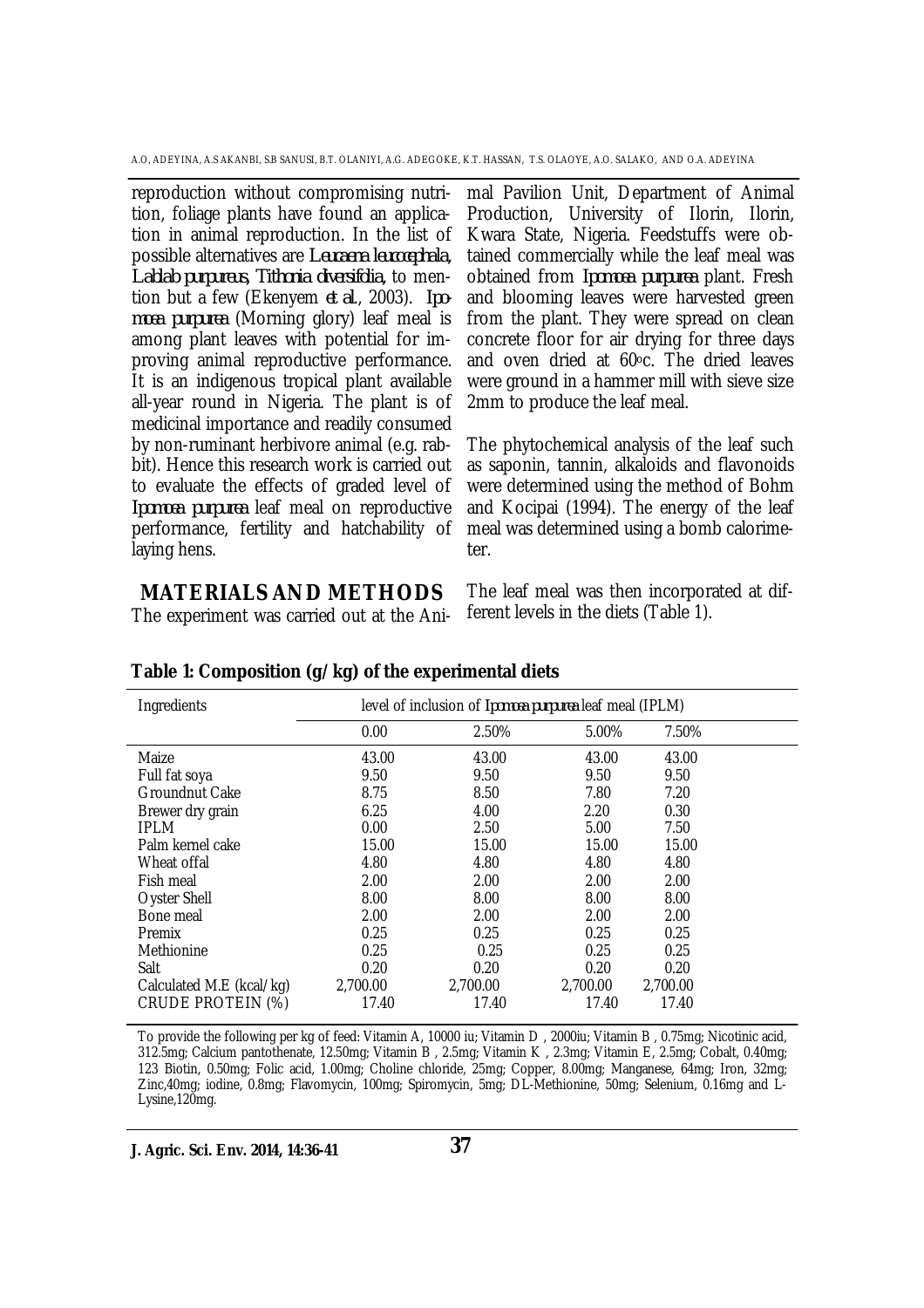The experimental diets consisted of four (4) inclusion levels of *Ipomoea purpurea* leaf at 0.0%, 2.5%, 5.0% and 7.5% for treatment 1,2,3 and 4 respectively. The diets were formulated to be isocaloric (2700 cal/kg) and isonitrogenous (17.4% protein).

A total of forty (40), 25-week-old "Isabrown" laying hens and Twelve (12) twenty four-week-old cockerels were housed separately inside two battery cages under the same conditions with feed and water supplied *ad libitum*. Prior to the housing of the birds, the poultry cages were thoroughly cleansed and disinfected with Izal. The forty (40) laying hens were randomly distributed into four (4) treatments consisting of ten (10) hens per treatment per diet. Each treatment consisted of five replicates with two birds per replicate. Birds were weighed at the commencement of the experiment and subsequent weighing was recorded at weekly intervals for eight (8) weeks. The twelve (12) cockerels were placed on control diet. Semen was collected from the Twelve (12) cockerels at alternate days through massaging the dorsa lateral lumbosacral region of the birds gently that cause the erection of the male copulatory organ (papilla). The semen was squeezed out into a test-tube and pooled together before used for the insemination. The col-

lected semen was immediately withdrawn using 2ml Syringe and inserted into the left opening (cervices) of the reproductive tract. Two (2) drops (0.2ml) of the semen was released into the uterus of laying hens in each insemination. Records for quality and fertility commenced at fifth week. A total of four hundred (400) eggs of an average weight of 58.00  $\pm$  0.2 (g) were collected and set in a 500 capacity incubator. Blood samples were also collected from the wing vein of four laying birds per treatment into a test tube and allowed to stand for some time before centrifuging at 2500 rpm to obtain clear sera. Progesterone and glucose were then determined according to the methods of Thakur (2009).

Sample of the leaf meal was subjected to proximate analysis to determine the nutrient levels of the meal using standard methods (AOAC, 1990) (Table 2).

Egg shell weight, albumin weight and yoke weight were determined using sensitive balance and shell thickness was determined using a micrometer gauge.

The fertility of eggs was determined at the 5th and 18th day of incubation using a candling machine. The percentage fertility and hatchability were determined as follows:

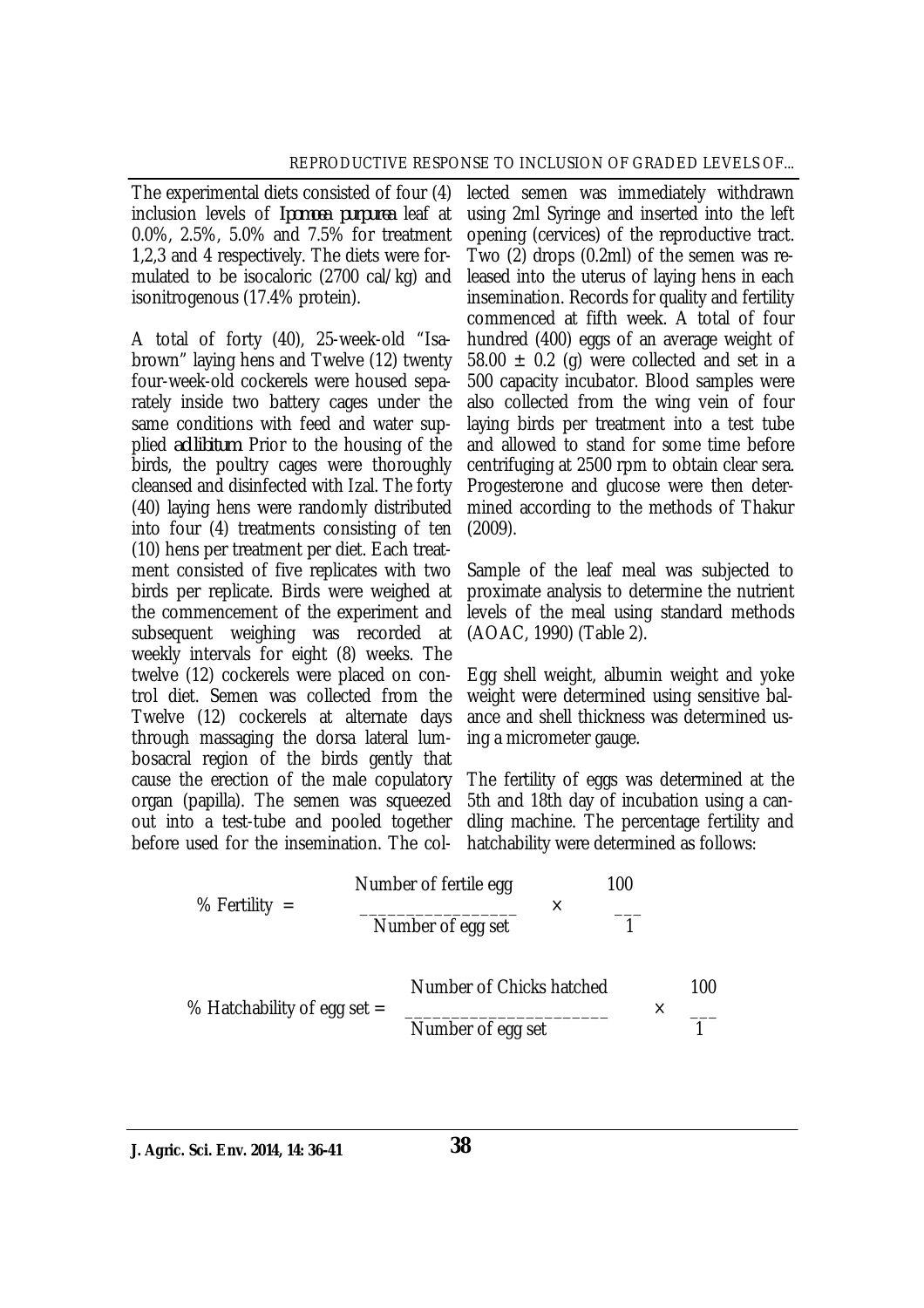among treatment were assessed using Duncan's Multiple Range Test DMRT (Duncan, 1955). A probability level of  $P < 0.05$  was

All data collected were subjected to analysis used to determined the statistical significant of variance (ANOVA) using complete ran-of differences among the dietary treatments. domized design. Significant differences While, descriptive statistics (percentile) was used for fertility, hatchability and survivability of chickens.

## **RESULTS**

|  |                                          | Table 2: Proximate composition and phytochemical parameters of |  |
|--|------------------------------------------|----------------------------------------------------------------|--|
|  | <i>Ipomoea purpurea</i> leaf meal (IPML) |                                                                |  |

| <b>Nutrient</b> | Percentage Composition |
|-----------------|------------------------|
| Dry mater       | 93.17                  |
| Ash             | 11.19                  |
| Crude fibre     | 21.00                  |
| Crude proteins  | 21.83                  |
| M.E (Kcal/kg)   | 1836.13                |
| Fat             | 1.00                   |
| Saponin         | 1.98                   |
| Tannin          | 0.44                   |
|                 |                        |

#### **Table 3: Performance and egg quality characteristics, glucose and progesterone of birds on IPLM based diet**

| <b>Parameters</b>        | $0.00\%$           | 2.50%              | 5.00%              | 7.50%              | <b>SEM</b> |
|--------------------------|--------------------|--------------------|--------------------|--------------------|------------|
|                          |                    |                    |                    |                    |            |
| Initial weight/ bird (q) | 1370               | 1380               | 1370               | 1380               | 60.0       |
| Final weight/ bird (g)   | 1810               | 1680               | 1690               | 1610               | 50.0       |
| Weight gained/ bird (g)  | 440                | 300                | 320                | 230                | 2.20       |
| Feed intake (g/bird/day) | 110.10             | 105.40             | 102.50             | 99.90              | 4.16       |
| Feed/dozen egg (g)       | 1770               | 1790               | 1907               | 1897               | 84.10      |
| Hen day production (%)   | 71.40              | 68.90              | 63.60              | 69.70              | 2.44       |
| Egg weight (g)           | 58.12              | 56.30              | 57.16              | 56.96              | 0.77       |
| Shell thickness (mm)     | 0.30               | 0.32               | 0.35               | 0.34               | 0.44       |
| Albumin weight (%)       | 55.97              | 51.42              | 59.71              | 62.15              | 1.4        |
| Yolk weight (%)          | 22.28              | 24.42              | 23.76              | 23.38              | 0.88       |
| Shell weight (%)         | 7.40               | 7.09               | 7.55               | 8.95               | 0.30       |
| Glucose mol/L            | 0.69 <sup>b</sup>  | 0.38 <sup>b</sup>  | 4.43a              | 3.34a              | 1.09       |
| Progesterone (u/ml)      | 78.64 <sup>a</sup> | 78.92 <sup>a</sup> | 91.25 <sup>b</sup> | 91.30 <sup>b</sup> | 0.99       |

**J. Agric. Sci. Env. 2014, 14: 36-41**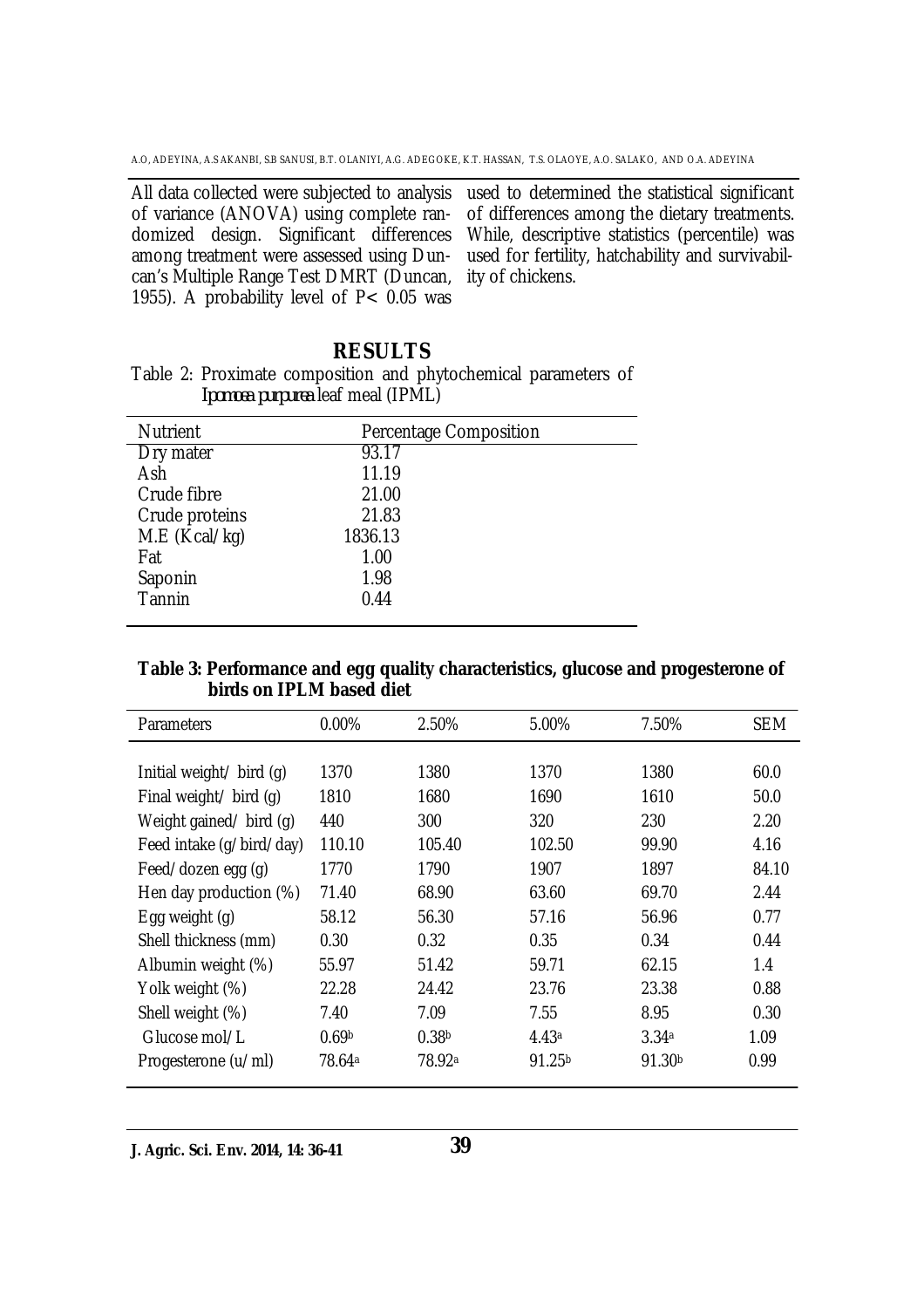| Table 4: Percentage fertility and hatchability of egg and survivability of chicken<br>from day old to 14 weeks. |                       |                       |                       |                       |                      |  |
|-----------------------------------------------------------------------------------------------------------------|-----------------------|-----------------------|-----------------------|-----------------------|----------------------|--|
| Parameter                                                                                                       | $0.00\%$              | 2.50%                 | 5.00%                 | 7.50%                 | <b>SEM</b>           |  |
| Fertility (%)<br>Hatchability (%)<br>Survivability (%)                                                          | 96.04<br>66.78<br>100 | 96.06<br>70.20<br>100 | 82.61<br>74.11<br>100 | 92.68<br>64.68<br>100 | 5.83<br>4.80<br>4.15 |  |

REPRODUCTIVE RESPONSE TO INCLUSION OF GRADED LEVELS OF...

### **DISCUSSION**

Table 2 shows the proximate composition and phytochemical profile of the *Ipomoea purpurea* leaf meal. The result showed that the nutrients in *Ipomoea* leaf meal especially crude protein and energy compares fairly with that of wheat offal which has 19-25% crude protein and 1900 kcal/kg energy (Aduku,1993). However the level of saponin is high as found in most plant leaf meal (Lopez, 1989).

Table 3 shows the performance and egg quality characteristics of birds fed IPLM based diet. The feed intake decreased numerically with an increase in inclusion level of IPLM. Although significant difference was not recorded thus suggesting that the plant is not toxic and it is acceptable at the levels of inclusion. However the dull colour (green) of the feed as a result of IPLM could be responsible for low feed intake of birds on IPLM diet compared with the controlled because, birds response positively to bright coloured feed. More importantly, decline in feed consumption with increase level of IPLM may be related to both physical characteristic (colour, texture and bulk density) and presence of compounds such as saponin and alkaloid which may affect appetite (Lopez, 1989, Akande, *et al* 2007). The inclusion of IPLM at different levels resulted in delay of egg onset. It is possible that IPLM contain some follicular suppres-

sant at a particular threshold level capable of causing a delay in ovulation. However, IPLM did not present any toxic or deleterious effect on body and egg forming tissue following onset as revealed by comparable hen day production, hen house production, egg weight , yolk and albumen weight as well as egg shell thickness. This finding corroborates the work of Akande, *et al.* (2007) whereby tephrosia leaf meal was fed to laying hens without detrimental effects.

There was a significant (P<0.05) increase in glucose and increase in progesterone levels with increase in IPML. It is possible that IPLM influences the production of progesterone. Progesterone is follicular suppressant and its presence above a certain threshold (Brown, 1978) could cause delay in egg development.

Table 4 shows the percentage fertility, hatchability of egg and survival rate of the chicks from day old to 14 weeks. The percentage fertility, hatchability of eggs and survivability were high. This suggests that components of *Ipomea purpurea* are not detrimental to the reproductive potential of laying birds.

It can therefore be concluded that *Ipomea purpurea* inclusion in laying birds' diet at 7.5% inclusion level supports high fertility, hatchability and survivability and has potential for

**J. Agric. Sci. Env. 2014, 14: 36-41**